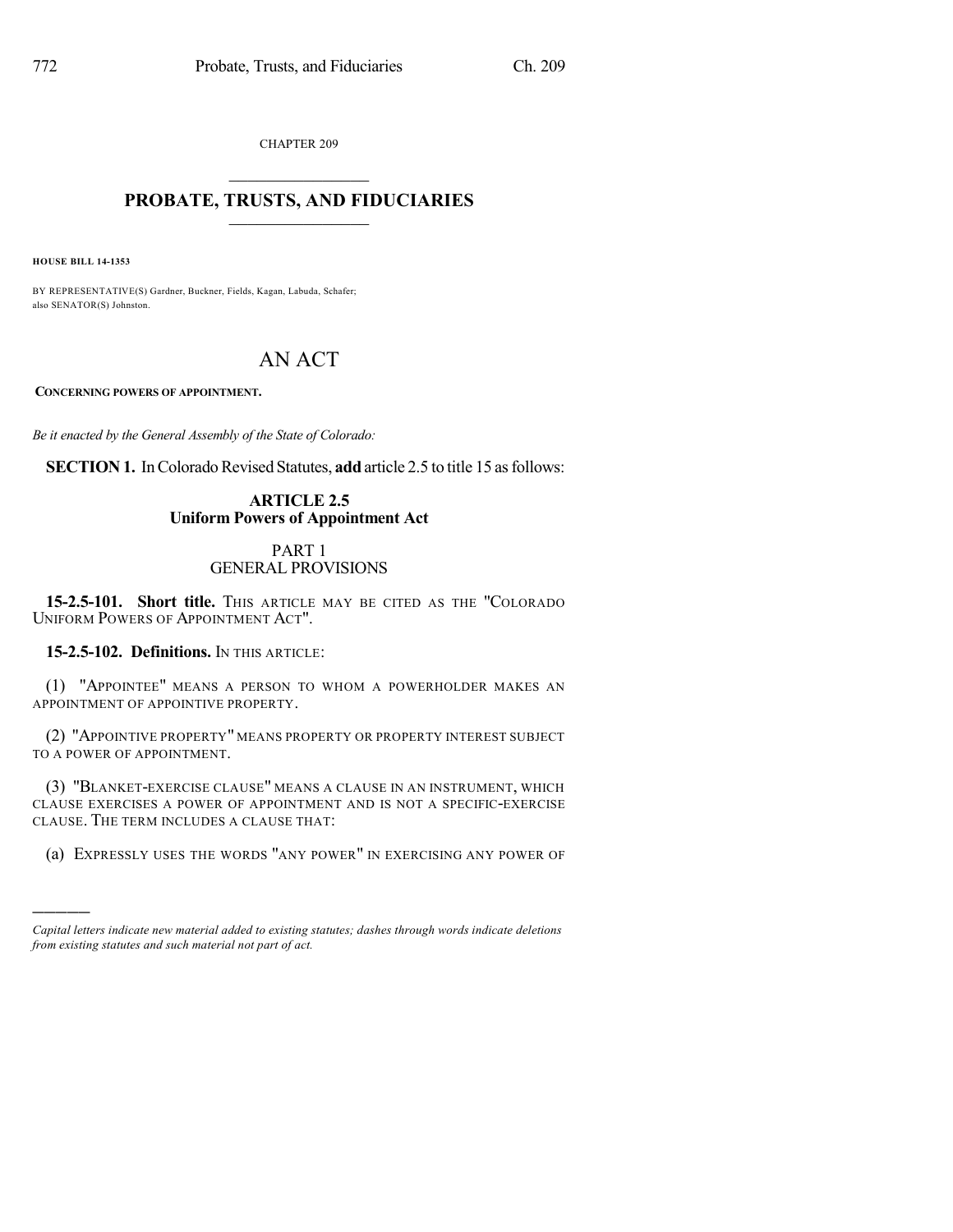APPOINTMENT THE POWERHOLDER HAS;

(b) EXPRESSLY USES THE WORDS "ANY PROPERTY"IN APPOINTING ANY PROPERTY OVER WHICH THE POWERHOLDER HAS A POWER OF APPOINTMENT; OR

(c) DISPOSES OF ALL PROPERTY SUBJECT TO DISPOSITION BY THE POWERHOLDER.

(4) "DONOR" MEANS A PERSON WHO CREATES A POWER OF APPOINTMENT.

(5) "EXCLUSIONARY POWER OF APPOINTMENT"MEANS A POWER OF APPOINTMENT EXERCISABLE IN FAVOR OF ANY ONE OR MORE OF THE PERMISSIBLE APPOINTEES TO THE EXCLUSION OF THE OTHER PERMISSIBLE APPOINTEES.

(6) "GENERAL POWER OF APPOINTMENT" MEANS A POWER OF APPOINTMENT EXERCISABLE IN FAVOR OF THE POWERHOLDER, THE POWERHOLDER'S ESTATE, A CREDITOR OF THE POWERHOLDER, OR A CREDITOR OF THE POWERHOLDER'S ESTATE.

(7) "GIFT-IN-DEFAULT CLAUSE" MEANS A CLAUSE IDENTIFYING A TAKER IN DEFAULT OF APPOINTMENT.

(8) "IMPERMISSIBLE APPOINTEE" MEANS A PERSON WHO IS NOT A PERMISSIBLE APPOINTEE.

(9) "INSTRUMENT" MEANS A RECORD.

(10) "NONGENERAL POWER OF APPOINTMENT"MEANS A POWER OF APPOINTMENT THAT IS NOT A GENERAL POWER OF APPOINTMENT.

(11) "PERMISSIBLE APPOINTEE" MEANS A PERSON IN WHOSE FAVOR A POWERHOLDER MAY EXERCISE A POWER OF APPOINTMENT.

(12) "PERSON" MEANS AN INDIVIDUAL; ESTATE; TRUST; BUSINESS OR NONPROFIT ENTITY; PUBLIC CORPORATION; GOVERNMENT OR GOVERNMENTAL SUBDIVISION, AGENCY, OR INSTRUMENTALITY; OR OTHER LEGAL ENTITY.

(13) "POWERHOLDER"MEANS A PERSON IN WHOM A DONOR CREATES A POWER OF APPOINTMENT.

(14) "POWER OF APPOINTMENT"MEANS A POWER THAT ENABLES A POWERHOLDER ACTING IN A NONFIDUCIARY CAPACITY TO DESIGNATE A RECIPIENT OFAN OWNERSHIP INTEREST IN OR ANOTHER POWER OF APPOINTMENT OVER THE APPOINTIVE PROPERTY. THE TERM DOES NOT INCLUDE A POWER OF ATTORNEY.

(15) "PRESENTLY EXERCISABLE POWER OF APPOINTMENT" MEANS A POWER OF APPOINTMENT EXERCISABLE BY THE POWERHOLDER AT THE RELEVANT TIME. THE TERM:

(a) INCLUDES A POWER OF APPOINTMENT NOT EXERCISABLE UNTIL THE OCCURRENCE OF A SPECIFIED EVENT, THE SATISFACTION OF AN ASCERTAINABLE STANDARD, OR THE PASSAGE OF A SPECIFIED TIME ONLY AFTER: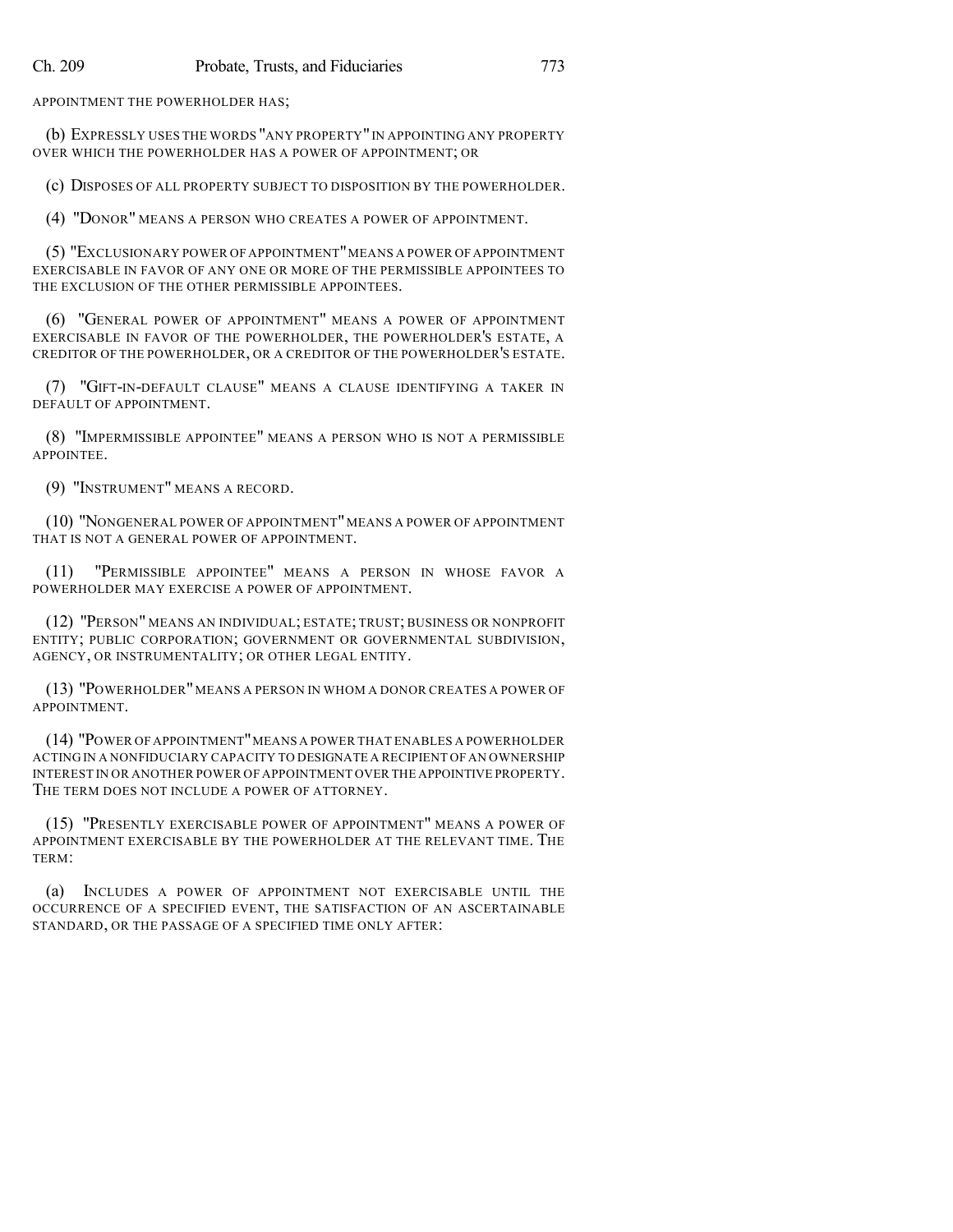(I) THE OCCURRENCE OF THE SPECIFIED EVENT;

(II) THE SATISFACTION OF THE ASCERTAINABLE STANDARD; OR

(III) THE PASSAGE OF THE SPECIFIED TIME; AND

(b) DOES NOT INCLUDE A POWER EXERCISABLE ONLY AT THE POWERHOLDER'S DEATH.

(16) "RECORD"MEANS INFORMATION THAT IS INSCRIBED ON A TANGIBLE MEDIUM OR THAT IS STORED IN AN ELECTRONIC OR OTHER MEDIUM AND IS RETRIEVABLE IN PERCEIVABLE FORM.

(17) "SPECIFIC-EXERCISE CLAUSE" MEANS A CLAUSE IN AN INSTRUMENT, WHICH CLAUSE SPECIFICALLY REFERS TO AND EXERCISES A PARTICULAR POWER OF APPOINTMENT.

(18) "TAKER IN DEFAULT OF APPOINTMENT"MEANS A PERSON WHO TAKES ALL OR PART OF THE APPOINTIVE PROPERTY TO THE EXTENT THE POWERHOLDER DOES NOT EFFECTIVELY EXERCISE THE POWER OF APPOINTMENT.

(19) "TERMS OF THE INSTRUMENT"MEANS THE MANIFESTATION OF THE INTENT OF THE MAKER OF THE INSTRUMENT REGARDING THE INSTRUMENT'S PROVISIONS AS EXPRESSED IN THE INSTRUMENT OR AS MAY BE ESTABLISHED BY OTHER EVIDENCE THAT WOULD BE ADMISSIBLE IN A LEGAL PROCEEDING.

**15-2.5-103. Governing law.** (1) UNLESS THE TERMS OF THE INSTRUMENT CREATING A POWER OF APPOINTMENT MANIFEST A CONTRARY INTENT:

(a) THE CREATION, REVOCATION, OR AMENDMENT OF THE POWER IS GOVERNED BY THE LAW OF THE DONOR'S DOMICILE AT THE RELEVANT TIME; AND

(b) THE EXERCISE,RELEASE, OR DISCLAIMER OF THE POWER, OR THE REVOCATION OR AMENDMENT OF THE EXERCISE, RELEASE, OR DISCLAIMER OF THE POWER, IS GOVERNED BY THE LAW OF THE POWERHOLDER'S DOMICILE AT THE RELEVANT TIME.

**15-2.5-104. Supplementation by common law and principles of equity.** UNLESS DISPLACED BY THE PARTICULAR PROVISIONS OF THIS ARTICLE, THE PRINCIPLES OF LAW AND EQUITY SUPPLEMENT ITS PROVISIONS.

#### PART 2 CREATION, REVOCATION, AND AMENDMENT OF POWER OF APPOINTMENT

**15-2.5-201. Creation of power of appointment.**(1) APOWER OF APPOINTMENT IS CREATED ONLY IF:

(a) THE INSTRUMENT CREATING THE POWER:

(I) IS VALID UNDER APPLICABLE LAW; AND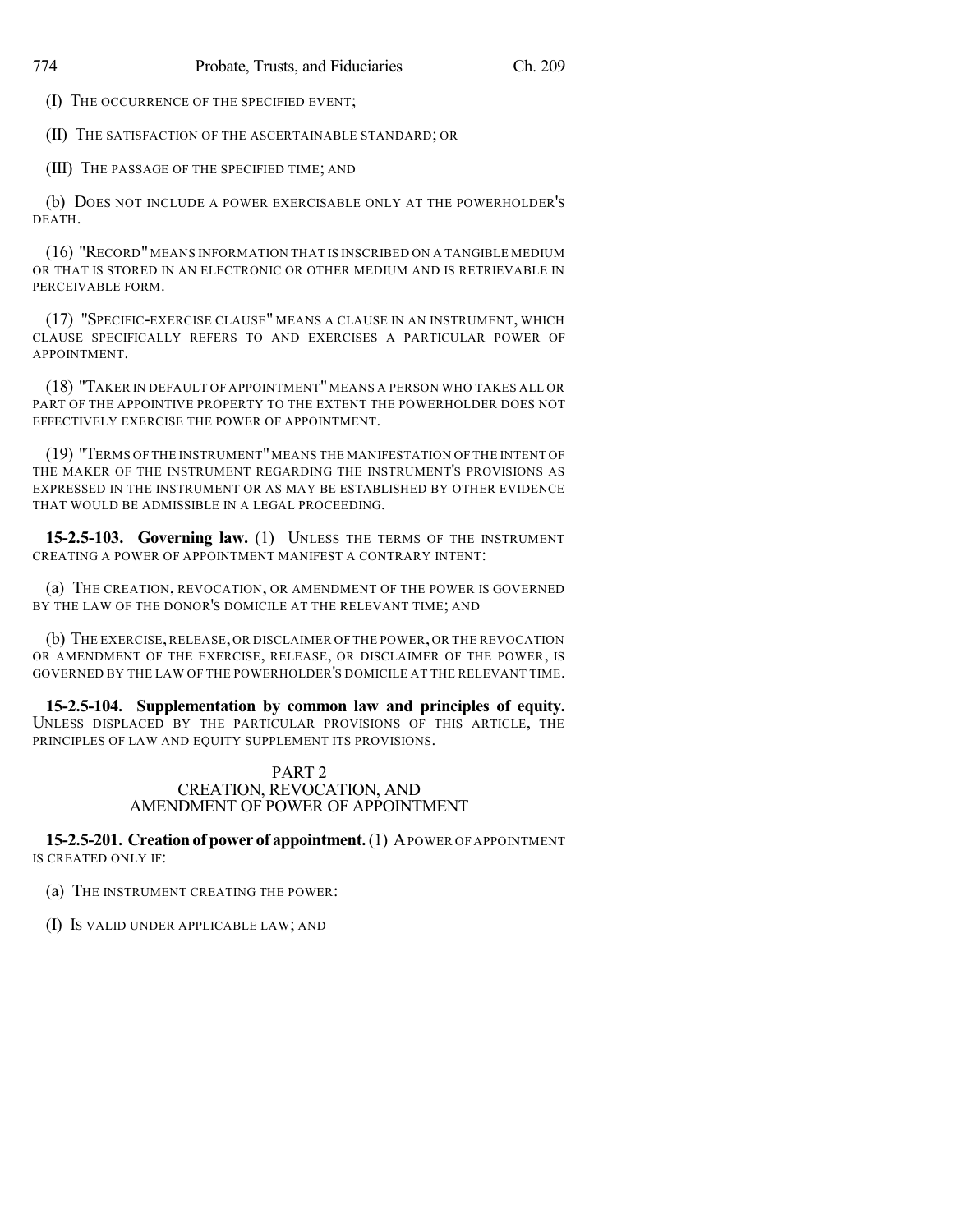(II) EXCEPT AS OTHERWISE PROVIDED IN SUBSECTION (b) OF THIS SECTION, TRANSFERS THE APPOINTIVE PROPERTY; AND

(b) THE TERMS OF THE INSTRUMENT CREATING THE POWER MANIFEST THE DONOR'S INTENT TO CREATE IN A POWERHOLDER A POWER OF APPOINTMENT OVER THE APPOINTIVE PROPERTY EXERCISABLE IN FAVOR OF A PERMISSIBLE APPOINTEE.

(2) SUBPARAGRAPH (II) OF PARAGRAPH (a) OF SUBSECTION (1) OF THIS SECTION DOES NOT APPLY TO THE CREATION OF A POWER OF APPOINTMENT BY THE EXERCISE OF A POWER OF APPOINTMENT.

(3) APOWER OF APPOINTMENT MAY NOT BE CREATED IN A DECEASED INDIVIDUAL.

(4) SUBJECT TO AN APPLICABLE RULE AGAINST PERPETUITIES, A POWER OF APPOINTMENT MAY BE CREATED IN AN UNBORN OR UNASCERTAINED POWERHOLDER.

**15-2.5-202. Nontransferability.**APOWERHOLDER MAY NOT TRANSFER A POWER OF APPOINTMENT. IF A POWERHOLDER DIES WITHOUT EXERCISING OR RELEASING A POWER, THE POWER LAPSES.

**15-2.5-203. Presumption of unlimited authority.** (1) SUBJECT TO SECTION 15-2.5-205, AND UNLESS THE TERMS OF THE INSTRUMENT CREATING A POWER OF APPOINTMENT MANIFEST A CONTRARY INTENT, THE POWER IS:

(a) PRESENTLY EXERCISABLE;

(b) EXCLUSIONARY; AND

(c) EXCEPT AS OTHERWISE PROVIDED IN SECTION 15-2.5-204, GENERAL.

**15-2.5-204. Exception to presumption of unlimited authority.** (1) UNLESS THE TERMS OF THE INSTRUMENT CREATING A POWER OF APPOINTMENT MANIFEST A CONTRARY INTENT, THE POWER IS NONGENERAL IF:

(a) THE POWER IS EXERCISABLE ONLY AT THE POWERHOLDER'S DEATH; AND

(b) THE PERMISSIBLE APPOINTEES OF THE POWER ARE A DEFINED AND LIMITED CLASS THAT DOES NOT INCLUDE THE POWERHOLDER'S ESTATE,THE POWERHOLDER'S CREDITORS, OR THE CREDITORS OF THE POWERHOLDER'S ESTATE.

**15-2.5-205. Rules of classification - definitions.** (1) IN THIS SECTION, "ADVERSE PARTY" MEANS A PERSON WITH A SUBSTANTIAL BENEFICIAL INTEREST IN PROPERTY, WHICH INTEREST WOULD BE AFFECTED ADVERSELY BY A POWERHOLDER'S EXERCISE OR NONEXERCISE OF A POWER OF APPOINTMENT IN FAVOR OF THE POWERHOLDER, THE POWERHOLDER'S ESTATE, A CREDITOR OF THE POWERHOLDER, OR A CREDITOR OF THE POWERHOLDER'S ESTATE.

(2) IF A POWERHOLDER MAY EXERCISE A POWER OF APPOINTMENT ONLY WITH THE CONSENT OR JOINDER OF AN ADVERSE PARTY, THE POWER IS NONGENERAL.

(3) IF THE PERMISSIBLE APPOINTEES OF A POWER OF APPOINTMENT ARE NOT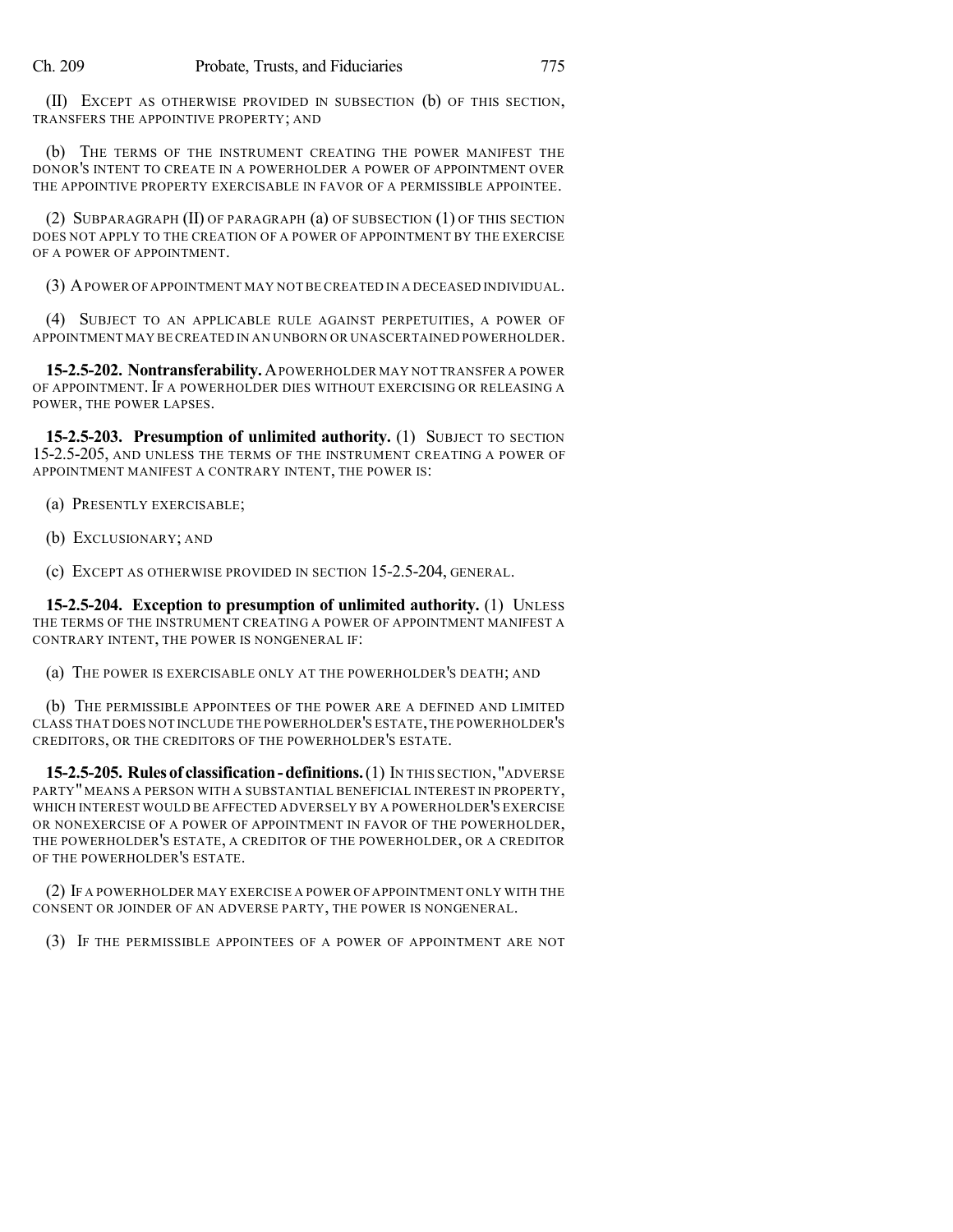DEFINED AND LIMITED, THE POWER IS EXCLUSIONARY.

**15-2.5-206. Power of the donor to revoke or amend.** (1) A DONOR MAY REVOKE OR AMEND A POWER OF APPOINTMENT ONLY TO THE EXTENT THAT:

(a) THE INSTRUMENT CREATING THE POWER IS REVOCABLE BY THE DONOR; OR

(b) THE DONOR RESERVES A POWER OF REVOCATION OR AMENDMENT IN THE INSTRUMENT CREATING THE POWER OF APPOINTMENT.

## PART 3 EXERCISE OF POWER OF APPOINTMENT

**15-2.5-301. Requisites for exercise of power of appointment.** (1) A POWER OF APPOINTMENT MAY BE EXERCISED ONLY:

(a) IF THE INSTRUMENT EXERCISING THE POWER IS VALID UNDER APPLICABLE LAW;

(b) IF THE TERMS OF THE INSTRUMENT EXERCISING THE POWER:

(I) MANIFEST THE POWERHOLDER'S INTENT TO EXERCISE THE POWER; AND

(II) SUBJECT TO SECTION 15-2.5-304, SATISFY THE REQUIREMENTS OF EXERCISE, IF ANY, IMPOSED BY THE DONOR; AND

(c) TO THE EXTENT THE APPOINTMENT IS A PERMISSIBLE EXERCISE OF THE POWER.

**15-2.5-302. Intent to exercise - determining intent from residuary clause.** (1) IN THIS SECTION:

(a) "RESIDUARY CLAUSE" DOES NOT INCLUDE A RESIDUARY CLAUSE CONTAINING A BLANKET-EXERCISE CLAUSE OR A SPECIFIC-EXERCISE CLAUSE.

(b) "WILL" INCLUDES A CODICIL AND A TESTAMENTARY INSTRUMENT THAT REVISES ANOTHER WILL.

(2) ARESIDUARY CLAUSE IN A POWERHOLDER'S WILL, OR A COMPARABLE CLAUSE IN THE POWERHOLDER'S REVOCABLE TRUST,MANIFESTS THE POWERHOLDER'S INTENT TO EXERCISE A POWER OF APPOINTMENT ONLY IF:

(a) THE TERMS OF THE INSTRUMENT CONTAINING THE RESIDUARY CLAUSE DO NOT MANIFEST A CONTRARY INTENT;

(b) THE POWER IS A GENERAL POWER EXERCISABLE IN FAVOR OF THE POWERHOLDER'S ESTATE;

(c) THERE IS NO GIFT-IN-DEFAULT CLAUSE OR THE CLAUSE IS INEFFECTIVE; AND

(d) THE POWERHOLDER DID NOT RELEASE THE POWER.

**15-2.5-303. Intentto exercise - after-acquired power.** (1) UNLESS THE TERMS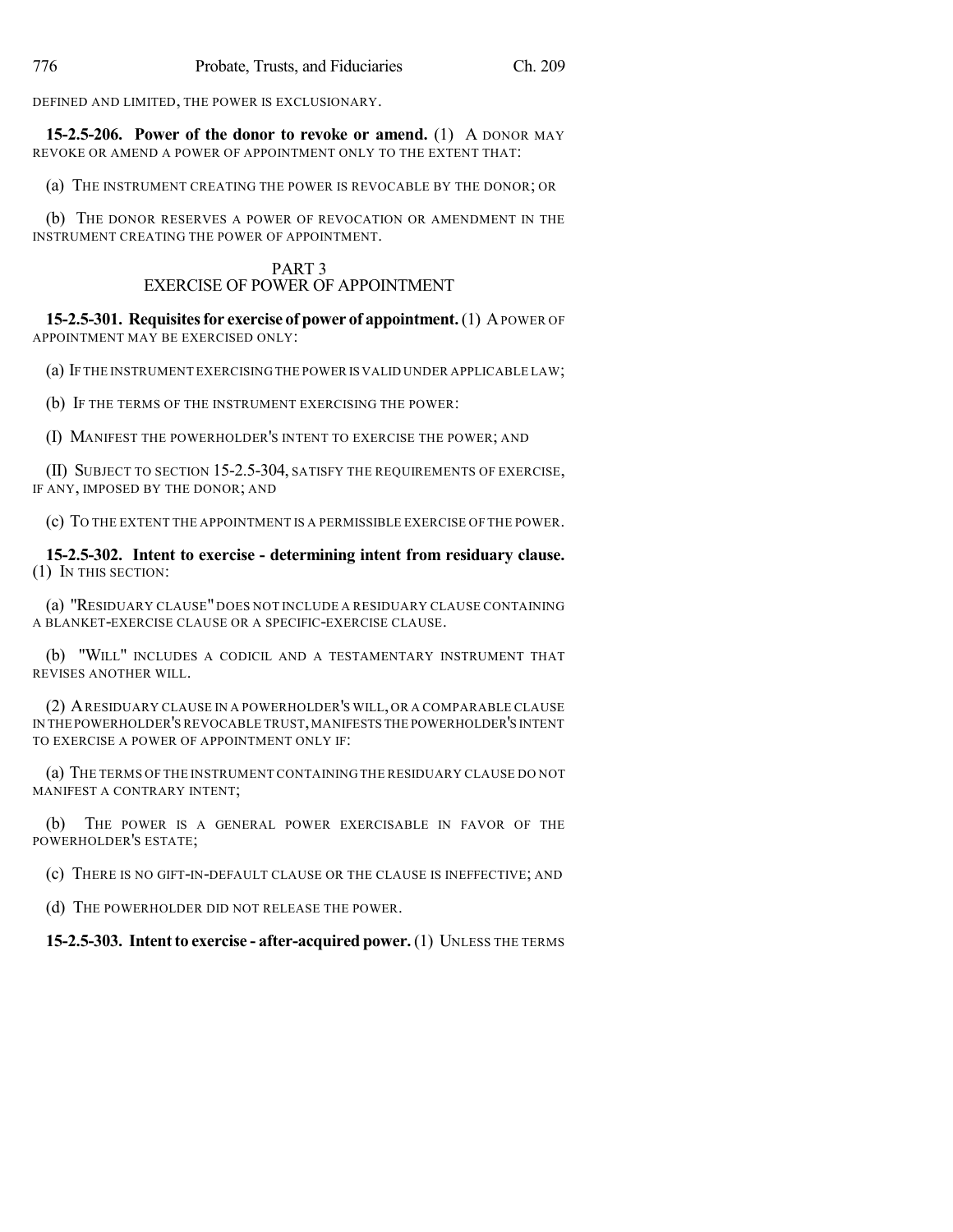OF THE INSTRUMENT EXERCISING A POWER OF APPOINTMENT MANIFEST A CONTRARY INTENT:

(a) EXCEPT AS OTHERWISE PROVIDED IN PARAGRAPH  $(b)$  OF THIS SUBSECTION  $(1)$ , A BLANKET-EXERCISE CLAUSE EXTENDS TO A POWER ACQUIRED BY THE POWERHOLDER AFTER EXECUTING THE INSTRUMENT CONTAINING THE CLAUSE; AND

(b) IF THE POWERHOLDER IS ALSO THE DONOR OF THE POWER, THE CLAUSE DOES NOT EXTEND TO THE POWER UNLESS THERE IS NO GIFT-IN-DEFAULT CLAUSE OR THE GIFT-IN-DEFAULT CLAUSE IS INEFFECTIVE.

**15-2.5-304. Substantial compliancewithdonor-imposedformal requirement.** (1) A POWERHOLDER'S SUBSTANTIAL COMPLIANCE WITH A FORMAL REQUIREMENT OF APPOINTMENT IMPOSED BY THE DONOR, INCLUDING A REQUIREMENT THAT THE INSTRUMENT EXERCISING THE POWER OF APPOINTMENT MAKE REFERENCE OR SPECIFIC REFERENCE TO THE POWER, IS SUFFICIENT IF:

(a) THE POWERHOLDER KNOWS OF AND INTENDS TO EXERCISE THE POWER; AND

(b) THE POWERHOLDER'S MANNER OF ATTEMPTED EXERCISE OF THE POWER DOES NOT IMPAIR A MATERIAL PURPOSE OF THE DONOR IN IMPOSING THE REQUIREMENT.

**15-2.5-305. Permissible appointment.** (1) A POWERHOLDER OF A GENERAL POWER OF APPOINTMENT THAT PERMITS APPOINTMENT TO THE POWERHOLDER OR THE POWERHOLDER'S ESTATE MAY MAKE ANY APPOINTMENT, INCLUDING AN APPOINTMENT IN TRUST OR CREATING A NEW POWER OF APPOINTMENT, THAT THE POWERHOLDER COULD MAKE IN DISPOSING OF THE POWERHOLDER'S OWN PROPERTY.

(2) A POWERHOLDER OF A GENERAL POWER OF APPOINTMENT THAT PERMITS APPOINTMENT ONLY TO THE CREDITORS OF THE POWERHOLDER OR OF THE POWERHOLDER'S ESTATE MAY APPOINT ONLY TO THOSE CREDITORS.

(3) UNLESS THE TERMS OF THE INSTRUMENT CREATING A POWER OF APPOINTMENT MANIFEST A CONTRARY INTENT,THE POWERHOLDER OF A NONGENERAL POWER MAY:

(a) MAKE AN APPOINTMENT IN ANY FORM,INCLUDING AN APPOINTMENT IN TRUST, IN FAVOR OF A PERMISSIBLE APPOINTEE;

(b) CREATE A GENERAL OR NONGENERAL POWER IN A PERMISSIBLE APPOINTEE;OR

(c) CREATE A NONGENERAL POWER IN AN IMPERMISSIBLE APPOINTEE TO APPOINT TO ONE OR MORE OF THE PERMISSIBLE APPOINTEES OF THE ORIGINAL NONGENERAL POWER.

**15-2.5-306. Appointment to deceased appointee or permissible appointee's descendant.** (1) AN APPOINTMENT TO A DECEASED APPOINTEE IS INEFFECTIVE.

(2) UNLESS THE TERMS OF THE INSTRUMENT CREATING A POWER OF APPOINTMENT MANIFEST A CONTRARY INTENT, A POWERHOLDER OF A NONGENERAL POWER MAY EXERCISE THE POWER IN FAVOR OF, OR CREATE A NEW POWER OF APPOINTMENT IN, A DESCENDANT OF A DECEASED PERMISSIBLE APPOINTEE, WHICH DECEASED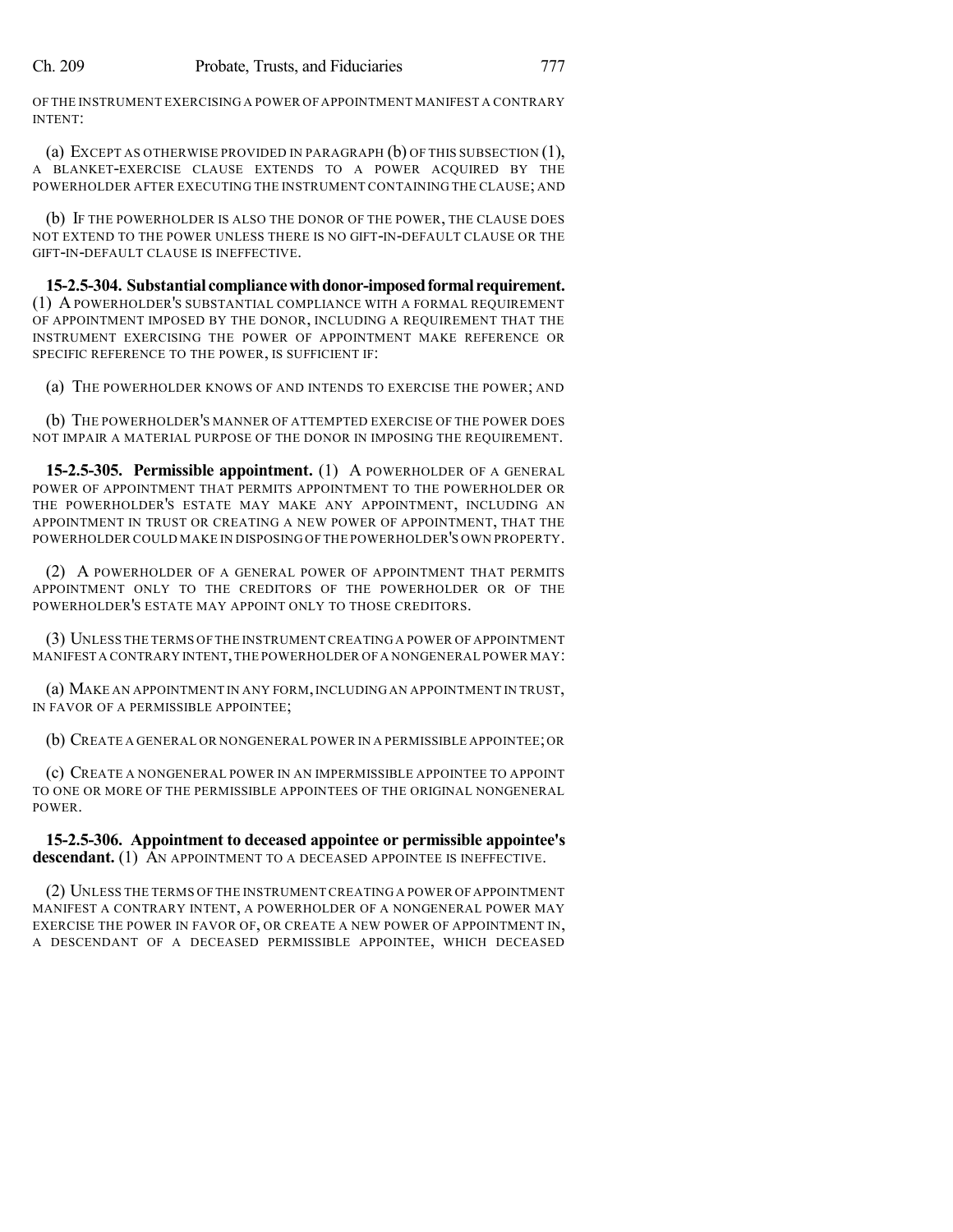APPOINTEE IS A DESCENDANT OF ONE OR MORE OF THE GRANDPARENTS OF THE DONOR, REGARDLESS OF WHETHER THE DESCENDANT IS DESCRIBED BY THE DONOR AS A PERMISSIBLE APPOINTEE.

**15-2.5-307. Impermissible appointment.**(1) EXCEPT AS OTHERWISE PROVIDED IN SECTION 15-2.5-306, AN EXERCISE OF A POWER OF APPOINTMENT IN FAVOR OF AN IMPERMISSIBLE APPOINTEE IS INEFFECTIVE.

(2) AN EXERCISE OF A POWER OF APPOINTMENT IN FAVOR OF A PERMISSIBLE APPOINTEE IS INEFFECTIVE TO THE EXTENT THE APPOINTMENT IS A FRAUD ON THE POWER.

**15-2.5-308. Selective allocation doctrine.** IF A POWERHOLDER EXERCISES A POWER OF APPOINTMENT IN A DISPOSITION THAT ALSO DISPOSES OF PROPERTY THE POWERHOLDER OWNS,THE OWNED PROPERTY AND THE APPOINTIVE PROPERTY MUST BE ALLOCATED IN THE PERMISSIBLE MANNER THAT BEST CARRIES OUT THE POWERHOLDER'S INTENT.

**15-2.5-309. Capture doctrine - disposition of ineffectively appointed property under general power.** (1) To THE EXTENT A POWERHOLDER OF A GENERAL POWER OF APPOINTMENT, OTHER THAN A POWER TO WITHDRAW PROPERTY FROM, REVOKE, OR AMEND A TRUST, MAKES AN INEFFECTIVE APPOINTMENT:

(a) THE GIFT-IN-DEFAULT CLAUSE CONTROLS THE DISPOSITION OF THE INEFFECTIVELY APPOINTED PROPERTY; OR

(b) IF THERE IS NO GIFT-IN-DEFAULT CLAUSE, OR TO THE EXTENT THE CLAUSE IS INEFFECTIVE, THE INEFFECTIVELY APPOINTED PROPERTY:

(I) PASSES TO:

(A) THE POWERHOLDER IF THE POWERHOLDER IS A PERMISSIBLE APPOINTEE AND LIVING; OR

(B) IF THE POWERHOLDER IS AN IMPERMISSIBLE APPOINTEE OR DECEASED, THE POWERHOLDER'S ESTATE IF THE ESTATE IS A PERMISSIBLE APPOINTEE; OR

(II) IF THERE IS NO TAKER UNDER SUBPARAGRAPH (I) OF THIS PARAGRAPH (b), PASSES UNDER A REVERSIONARY INTEREST TO THE DONOR OR TO THE DONOR'S TRANSFEREE OR SUCCESSOR IN INTEREST.

**15-2.5-310. Disposition of unappointed property under released or unexercised general power.** (1) TO THE EXTENT A POWERHOLDER RELEASES OR FAILS TO EXERCISE A GENERAL POWER OF APPOINTMENT OTHER THAN A POWER TO WITHDRAW PROPERTY FROM, REVOKE, OR AMEND A TRUST:

(a) THE GIFT-IN-DEFAULT CLAUSE CONTROLS THE DISPOSITION OF THE UNAPPOINTED PROPERTY; OR

(b) IF THERE IS NO GIFT-IN-DEFAULT CLAUSE OR TO THE EXTENT THE CLAUSE IS INEFFECTIVE: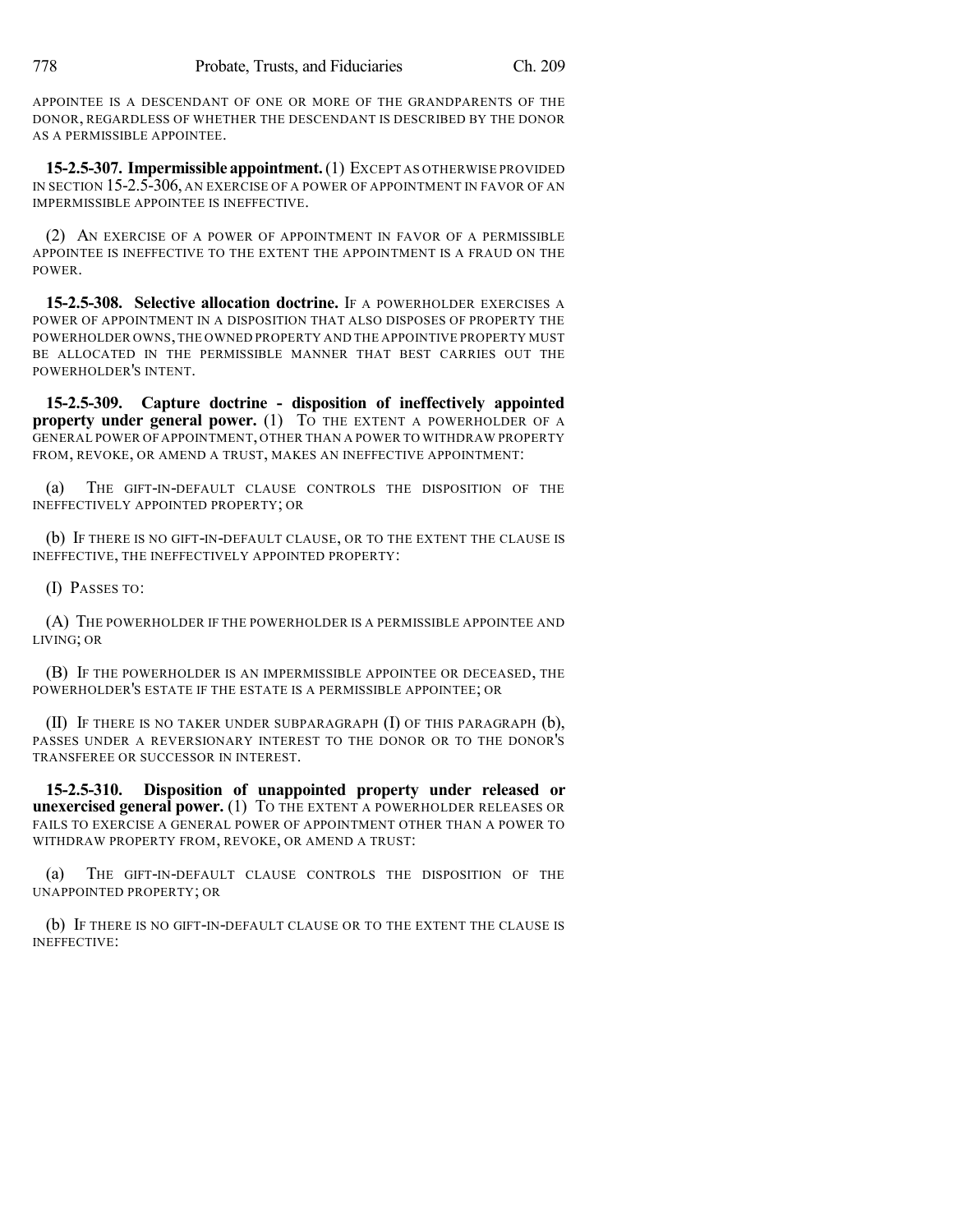(I) EXCEPT AS OTHERWISE PROVIDED IN SUBPARAGRAPH (II) OF THIS PARAGRAPH (b), THE UNAPPOINTED PROPERTY PASSES TO:

(A) THE POWERHOLDER IF THE POWERHOLDER IS A PERMISSIBLE APPOINTEE AND LIVING; OR

(B) IF THE POWERHOLDER IS AN IMPERMISSIBLE APPOINTEE OR DECEASED, THE POWERHOLDER'S ESTATE IF THE ESTATE IS A PERMISSIBLE APPOINTEE; OR

(II) TO THE EXTENT THE POWERHOLDER RELEASED THE POWER, OR IF THERE IS NO TAKER UNDER SUBPARAGRAPH (I) OF THIS PARAGRAPH (b), THE UNAPPOINTED PROPERTY PASSES UNDER A REVERSIONARY INTEREST TO THE DONOR OR TO THE DONOR'S TRANSFEREE OR SUCCESSOR IN INTEREST.

**15-2.5-311. Disposition of unappointed property under released or unexercised nongeneral power.** (1) TO THE EXTENT A POWERHOLDER RELEASES, INEFFECTIVELY EXERCISES, OR FAILS TO EXERCISE A NONGENERAL POWER OF APPOINTMENT:

(a) THE GIFT-IN-DEFAULT CLAUSE CONTROLS THE DISPOSITION OF THE UNAPPOINTED PROPERTY; OR

(b) IF THERE IS NO GIFT-IN-DEFAULT CLAUSE, OR TO THE EXTENT THE CLAUSE IS INEFFECTIVE, THE UNAPPOINTED PROPERTY:

(I) PASSES TO THE PERMISSIBLE APPOINTEES IF:

(A) THE PERMISSIBLE APPOINTEES ARE DEFINED AND LIMITED; AND

(B) THE TERMS OF THE INSTRUMENT CREATING THE POWER DO NOT MANIFEST A CONTRARY INTENT; OR

(II) IF THERE IS NO TAKER UNDER SUBPARAGRAPH  $(I)$  OF THIS PARAGRAPH  $(b)$ , PASSES UNDER A REVERSIONARY INTEREST TO THE DONOR OR THE DONOR'S TRANSFEREE OR SUCCESSOR IN INTEREST.

**15-2.5-312. Disposition of unappointed property if partial appointment to taker indefault.**UNLESS THE TERMS OF THE INSTRUMENT CREATING OR EXERCISING A POWER OF APPOINTMENT MANIFEST A CONTRARY INTENT, IF THE POWERHOLDER MAKES A VALID PARTIAL APPOINTMENT TO A TAKER IN DEFAULT OF APPOINTMENT, THE TAKER IN DEFAULT OF APPOINTMENT MAY SHARE FULLY IN UNAPPOINTED PROPERTY.

**15-2.5-313. Appointment to taker in default.** IF A POWERHOLDER MAKES AN APPOINTMENT TO A TAKER IN DEFAULT OF APPOINTMENT AND THE APPOINTEE WOULD HAVE TAKEN THE PROPERTY UNDER A GIFT-IN-DEFAULT CLAUSE HAD THE PROPERTY NOT BEEN APPOINTED, THE POWER OF APPOINTMENT IS DEEMED NOT TO HAVE BEEN EXERCISED AND THE APPOINTEE TAKES THE PROPERTY UNDER THE CLAUSE.

**15-2.5-314. Powerholder's authority to revoke or amend exercise.** (1) A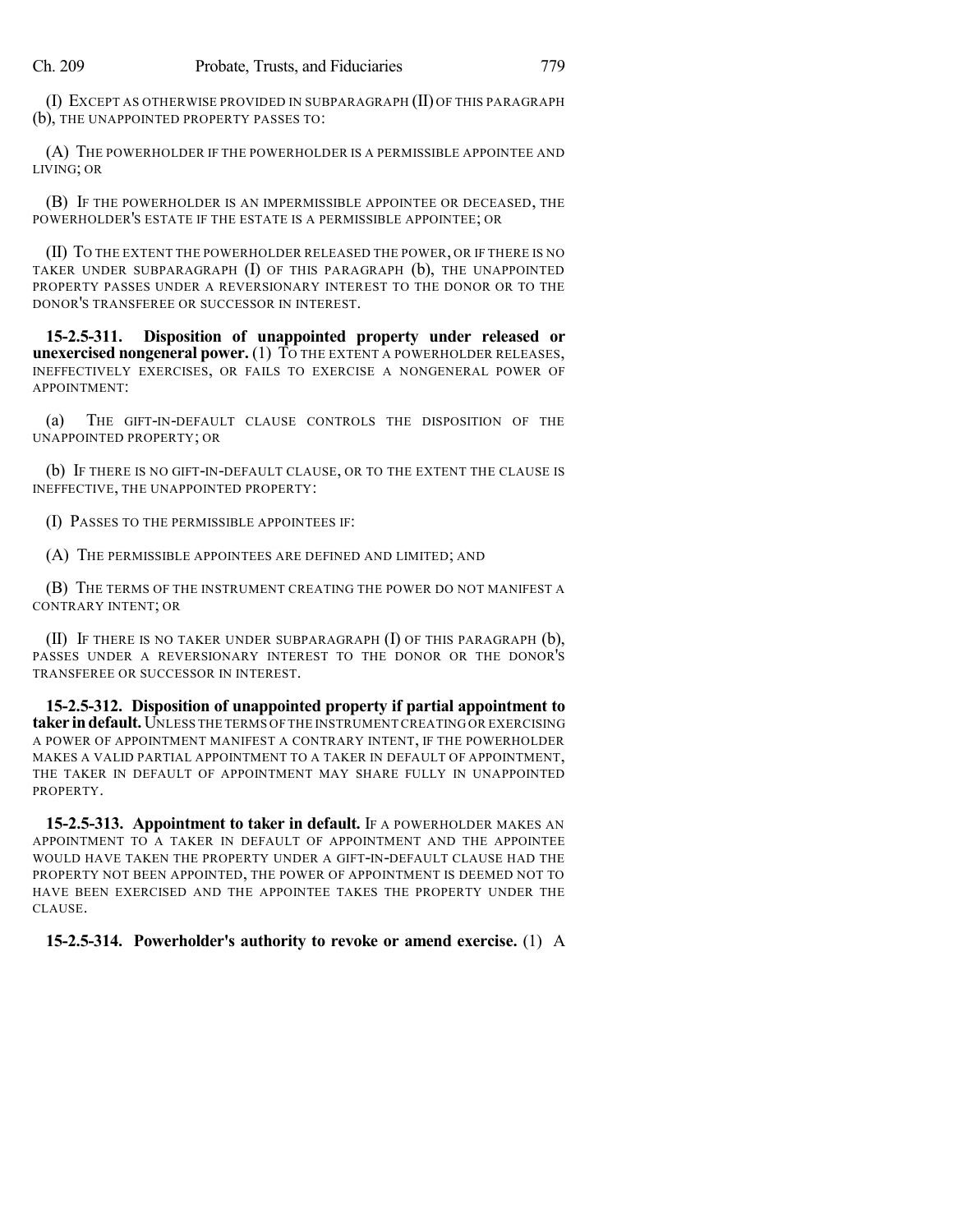POWERHOLDER MAY REVOKE OR AMEND AN EXERCISE OF A POWER OF APPOINTMENT ONLY TO THE EXTENT THAT:

(a) THE POWERHOLDER RESERVES A POWER OF REVOCATION OR AMENDMENT IN THE INSTRUMENT EXERCISING THE POWER OF APPOINTMENT AND, IF THE POWER IS NONGENERAL, THE TERMS OF THE INSTRUMENT CREATING THE POWER OF APPOINTMENT DO NOT PROHIBIT THE RESERVATION; OR

(b) THE TERMS OF THE INSTRUMENT CREATING THE POWER OF APPOINTMENT PROVIDE THAT THE EXERCISE IS REVOCABLE OR AMENDABLE.

#### PART 4 DISCLAIMER OR RELEASE; CONTRACT TO APPOINT OR NOT TO APPOINT

**15-2.5-401. Disclaimer.** (1) SUBJECT TO THE "UNIFORM DISCLAIMER OF PROPERTY INTERESTS ACT", PART 12 OF ARTICLE 11 OF THIS TITLE:

(a) APOWERHOLDER MAY DISCLAIM ALL OR PART OF A POWER OF APPOINTMENT; AND

(b) A PERMISSIBLE APPOINTEE, APPOINTEE, OR TAKER IN DEFAULT OF APPOINTMENT MAY DISCLAIM ALL OR PART OF AN INTEREST IN APPOINTIVE PROPERTY.

**15-2.5-402. Authority to release.** A POWERHOLDER MAY RELEASE A POWER OF APPOINTMENT, IN WHOLE OR IN PART, EXCEPT TO THE EXTENT THE TERMS OF THE INSTRUMENT CREATING THE POWER PREVENT THE RELEASE.

**15-2.5-403. Method of release.** (1) APOWERHOLDER OF A RELEASABLE POWER OF APPOINTMENT MAY RELEASE THE POWER IN WHOLE OR IN PART:

(a) BY SUBSTANTIAL COMPLIANCE WITH A METHOD PROVIDED IN THE TERMS OF THE INSTRUMENT CREATING THE POWER; OR

(b) IF THE TERMS OF THE INSTRUMENT CREATING THE POWER DO NOT PROVIDE A METHOD, OR THE METHOD PROVIDED IN THE TERMS OF THE INSTRUMENT IS NOT EXPRESSLY MADE EXCLUSIVE, BY:

(I) DELIVERING A WRITING DECLARING THE EXTENT TO WHICH THE POWER IS RELEASED TO A PERSON WHO COULD BE ADVERSELY AFFECTED BY AN EXERCISE OF THE POWER;

(II) JOINING WITH SOME OR ALL OF THE TAKERS IN DEFAULT IN MAKING AN OTHERWISE-EFFECTIVE TRANSFER OF AN INTEREST IN THE PROPERTY THAT IS SUBJECT TO THE POWER, IN WHICH CASE THE POWER IS RELEASED TO THE EXTENT THAT A SUBSEQUENT EXERCISE OF THE POWER WOULD DEFEAT THE INTEREST TRANSFERRED;

(III) CONTRACTING WITH A PERSON WHO COULD BE ADVERSELY AFFECTED BY AN EXERCISE OF THE POWER NOT TO EXERCISE THE POWER, IN WHICH CASE THE POWER IS RELEASED TO THE EXTENT THAT A SUBSEQUENT EXERCISE OF THE POWER WOULD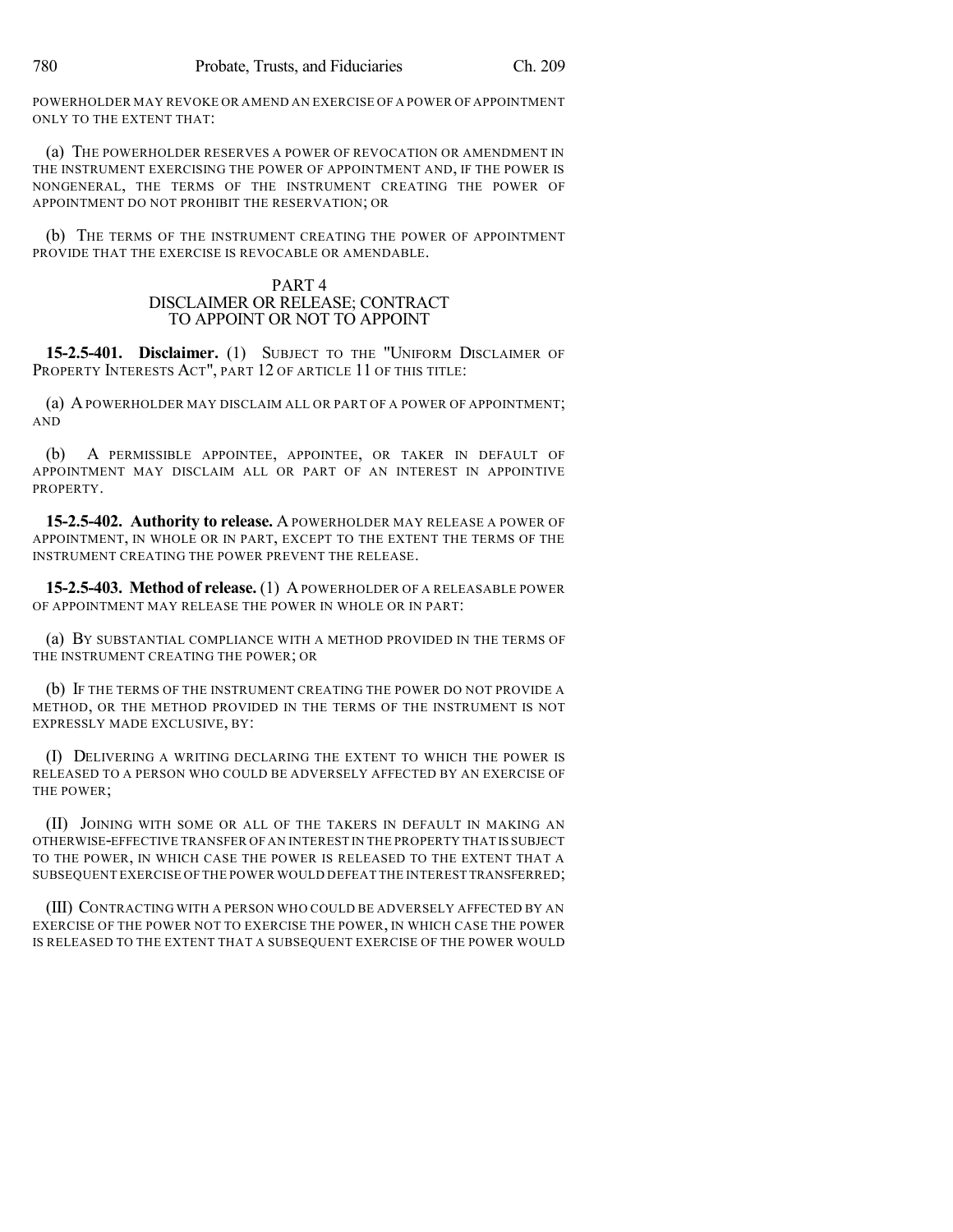VIOLATE THE TERMS OF THE CONTRACT; OR

(IV) COMMUNICATING IN ANY OTHER APPROPRIATE MANNER AN INTENT TO RELEASE THE POWER, IN WHICH CASE THE POWER IS RELEASED TO THE EXTENT THAT A SUBSEQUENT EXERCISE OF THE POWER WOULD BE CONTRARY TO MANIFESTED INTENT.

**15-2.5-404. Revocation or amendment of release.** (1) A POWERHOLDER MAY REVOKE OR AMEND A RELEASE OF A POWER OF APPOINTMENT ONLY TO THE EXTENT THAT:

(a) THE INSTRUMENT OF RELEASE IS REVOCABLE BY THE POWERHOLDER; OR

(b) THE POWERHOLDER RESERVES A POWER OF REVOCATION OR AMENDMENT IN THE INSTRUMENT OF RELEASE.

**15-2.5-405. Power to contract- presently exercisable power of appointment.** (1) APOWERHOLDER OF A PRESENTLY EXERCISABLE POWER OF APPOINTMENT MAY CONTRACT:

(a) NOT TO EXERCISE THE POWER IF THE CONTRACT, WHEN MADE, DOES NOT CONFER A BENEFIT ON A PERSON OTHER THAN A TAKER IN DEFAULT OR A PERMISSIBLE APPOINTEE; OR

(b) TO EXERCISE THE POWER IF THE CONTRACT, WHEN MADE, DOES NOT CONFER A BENEFIT ON AN IMPERMISSIBLE APPOINTEE.

**15-2.5-406. Power to contract - power of appointment not presently exercisable.** (1) A POWERHOLDER OF A POWER OF APPOINTMENT THAT IS NOT PRESENTLY EXERCISABLE MAY CONTRACT TO EXERCISE OR NOT TO EXERCISE THE POWER ONLY IF THE POWERHOLDER:

(a) IS ALSO THE DONOR OF THE POWER; AND

(b) HAS RESERVED THE POWER IN THE INSTRUMENT CREATING THE POWER.

#### PART 5 [Reserved]

#### PART 6 MISCELLANEOUS PROVISIONS

**15-2.5-601. Uniformity of application and construction.** IN APPLYING AND CONSTRUING THIS ARTICLE, CONSIDERATION MUST BE GIVEN TO THE NEED TO PROMOTE UNIFORMITY OF THE LAW WITH RESPECT TO ITS SUBJECT MATTER AMONG STATES THAT ENACT IT.

**15-2.5-602. Relation to electronic signatures in global and national commerce act.** THIS ARTICLE MODIFIES, LIMITS, OR SUPERSEDES THE FEDERAL "ELECTRONIC SIGNATURES IN GLOBAL AND NATIONALCOMMERCEACT",15U.S.C. SECTION 7001 ET SEQ., BUT DOES NOT MODIFY, LIMIT, OR SUPERSEDE SECTION 101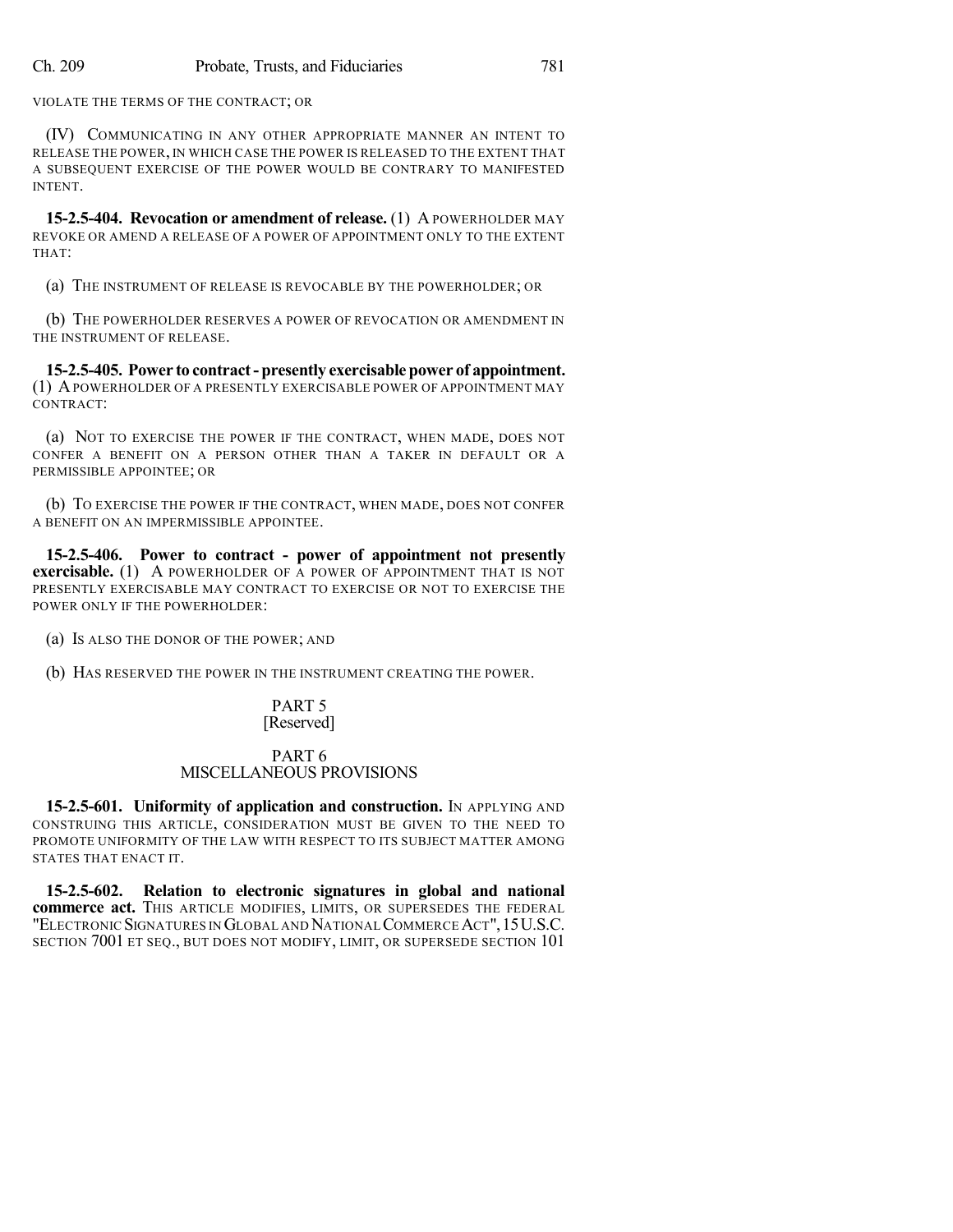(c) OFTHAT ACT,15U.S.C.SECTION 7001 (c), OR AUTHORIZE ELECTRONIC DELIVERY OF ANY OF THE NOTICES DESCRIBED IN SECTION 103 (b) OF THAT ACT, 15 U.S.C. SECTION 7003 (b).

**15-2.5-603. Application to existing relationships.** (1) EXCEPT AS OTHERWISE PROVIDED IN THIS ARTICLE, ON THE EFFECTIVE DATE OF THIS ARTICLE OR OF ANY AMENDMENT TO THIS ARTICLE:

(a) THIS ARTICLE OR ANY AMENDMENT TO THIS ARTICLE APPLIES TO A POWER OF APPOINTMENT CREATED BEFORE, ON, OR AFTER THE EFFECTIVE DATE OF THIS ARTICLE OR ANY AMENDMENT TO THIS ARTICLE;

(b) THIS ARTICLE OR ANY AMENDMENT TO THIS ARTICLE APPLIES TO ANY PROCEEDINGS IN COURT THEN PENDING OR THEREAFTER COMMENCED CONCERNING A POWER OF APPOINTMENT, EXCEPT TO THE EXTENT THAT IN THE OPINION OF THE COURT THE FORMER PROCEDURE SHOULD BE MADE APPLICABLE IN A PARTICULAR CASE IN THE INTEREST OF JUSTICE OR BECAUSE OF INFEASIBILITY OF APPLICATION OF THE PROCEDURE OF THIS ARTICLE OR ANY AMENDMENT TO THIS ARTICLE, IN WHICH CASE THE PARTICULAR PROVISION OF THIS ARTICLE DOES NOT APPLY AND THE SUPERSEDED LAW APPLIES;

(c) A RULE OF CONSTRUCTION OR PRESUMPTION PROVIDED IN THIS ARTICLE OR ANY AMENDMENT TO THIS ARTICLE APPLIES TO AN INSTRUMENT EXECUTED BEFORE THE EFFECTIVE DATE OF THIS ARTICLE UNLESS THERE IS A CLEAR INDICATION OF A CONTRARY INTENT IN THE TERMS OF THE INSTRUMENT;

(d) EXCEPT AS OTHERWISE PROVIDED IN PARAGRAPHS (a) TO (c) OF THIS SUBSECTION (1), AN ACTION DONE BEFORE THE EFFECTIVE DATE OF THIS ARTICLE IS NOT AFFECTED BY THIS ARTICLE OR ANY AMENDMENT TO THIS ARTICLE; AND

(e) NO PROVISION OF THIS ARTICLE OR OF ANY AMENDMENT TO THIS ARTICLE SHALL APPLY RETROACTIVELY IF THE COURT DETERMINES THAT SUCH APPLICATION WOULD CAUSE THE PROVISIONS TO BE RETROSPECTIVE IN ITS OPERATION IN VIOLATION OF SECTION 11 OF ARTICLE II OF THE STATE CONSTITUTION.

(2) IF A RIGHT IS ACQUIRED, EXTINGUISHED, OR BARRED ON THE EXPIRATION OF A PRESCRIBED PERIOD THAT COMMENCED UNDER LAW OF THIS STATE OTHER THAN THIS ARTICLE OR ANY AMENDMENT TO THIS ARTICLE BEFORE THE EFFECTIVE DATE OF THIS ARTICLE, THE LAW CONTINUES TO APPLY TO THE RIGHT.

**SECTION 2.** In Colorado Revised Statutes, **repeal** article 2 of title 15, 15-11-608, and 15-11-704.

**SECTION 3.** In Colorado Revised Statutes, **add** 15-1-201.5 as follows:

**15-1-201.5. Definitions.** AS USED IN THIS PART 2, "DONEE" HAS THE SAME MEANING AS "POWERHOLDER" AS SET FORTH IN SECTION 15-2.5-102 (13).

**SECTION 4.** In Colorado Revised Statutes, 15-10-201, **add** (16.7) as follows:

**15-10-201. General definitions.** Subject to additional definitions contained in